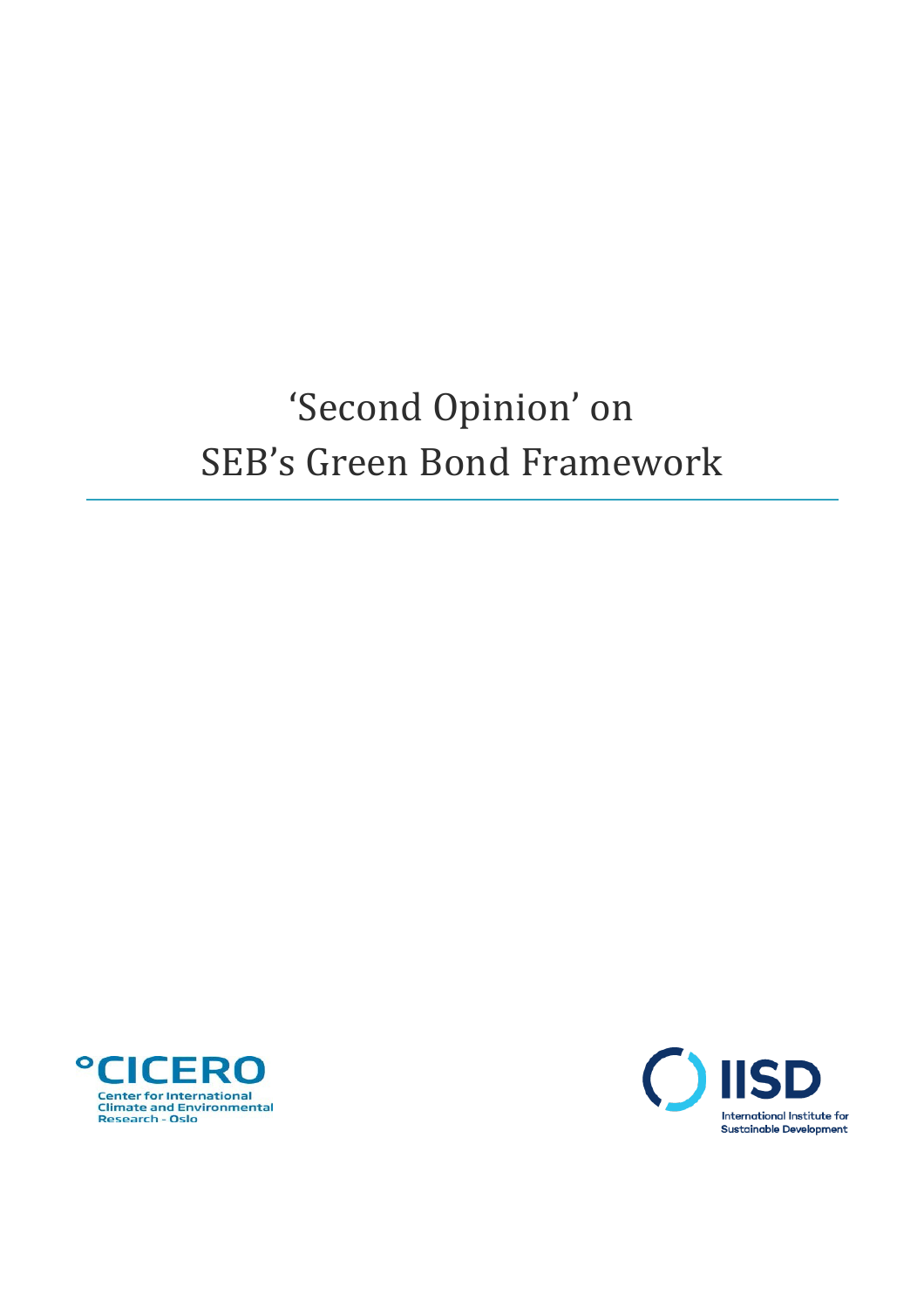30.11.2016

# 'Second Opinion' on **SEB's Green Bond Framework**

## **Contents**

| 2.                                                                         | Brief Description of SEB's s Green Bond Framework and Rules and Procedures for |  |  |
|----------------------------------------------------------------------------|--------------------------------------------------------------------------------|--|--|
|                                                                            |                                                                                |  |  |
|                                                                            |                                                                                |  |  |
|                                                                            |                                                                                |  |  |
| Assessment of SEB's Green Bond framework and environmental policies7<br>3. |                                                                                |  |  |
|                                                                            |                                                                                |  |  |
|                                                                            |                                                                                |  |  |
|                                                                            |                                                                                |  |  |
|                                                                            |                                                                                |  |  |
|                                                                            |                                                                                |  |  |
|                                                                            |                                                                                |  |  |
|                                                                            |                                                                                |  |  |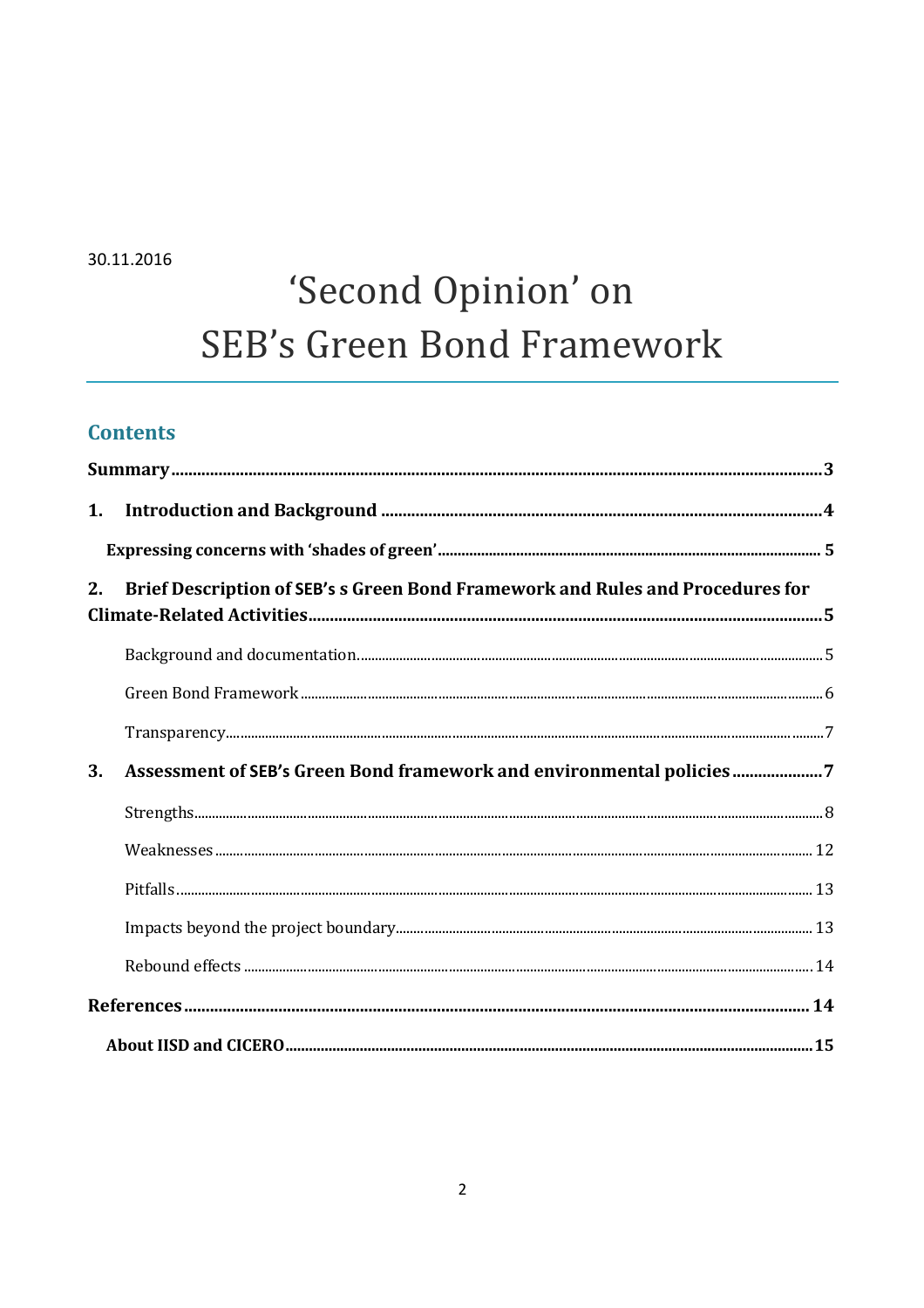



## <span id="page-2-0"></span>**Summary**

*SEB's Green Bond Framework and Strategy, together with SEB's Environmental Policies and the accompanying sector policies, provide a robust framework for ensuring SEB's Green Bonds promote lowcarbon and climate change resilient investment. The framework is supported by SEB's corporate level commitment to green bonds, and broader sustainable development. SEB was instrumental in the establishment of Green Bonds, developing the concept in partnership with the World Bank in 2007/2008, and is a leader in the industry.*

*SEB's Green Bond Framework establishes Eligible Product Categories for investment. These categories include renewable energy, energy efficiency, green buildings, clean transportation, waste management, emission reduction, water and wastewater management, and sustainable forestry. Projects must be* located within the EU or the Nordic region. The eligible projects are generally clearly defined and in line *with climate change mitigation goals. For transport and waste management projects, where there is a potential for projects to include minor components of fossil-fuels, the Green Products Steering Committee will undertake consideration of lifecycle and rebound effects. The specifics of how the projects will be assessed have been outlined, but not in great detail, and ENSO recommends that projects receive a high degree of scrutiny under the established processes of the Green Products Steering Committee and the Environmental Function of Group Corporate Sustainability to ensure that projects deliver positive climate and environmental benefits.*

*The role of environmental professionals in the selection and approval of projects is clearly defined. The Green Products Steering Committee selects eligible projects and these are finally approved by the Environmental Function of Group Corporate Sustainability. This process is considered to be well structured and a strength of the framework. The processes for monitoring and reporting, including the provision of an annual letter to investors are considered to be good practice.*

*In conclusion, SEB's Green Bonds Framework, in line with the company's broader commitment to environmental sustainability, provides a clear process for project approval. Based on an overall assessment of the project types that will be financed by the green bond and governance and transparency considerations, SEB´s Green Bond Framework gets a dark green shading. With that said, there is potential for medium green projects to be approved (Table 2), however the framework for evaluating and selecting projects is well developed. It will be imperative that SEB apply its framework in a rigorous manner to ensure that a balance of project typesis implemented to fulfill the high ambitions of the framework.*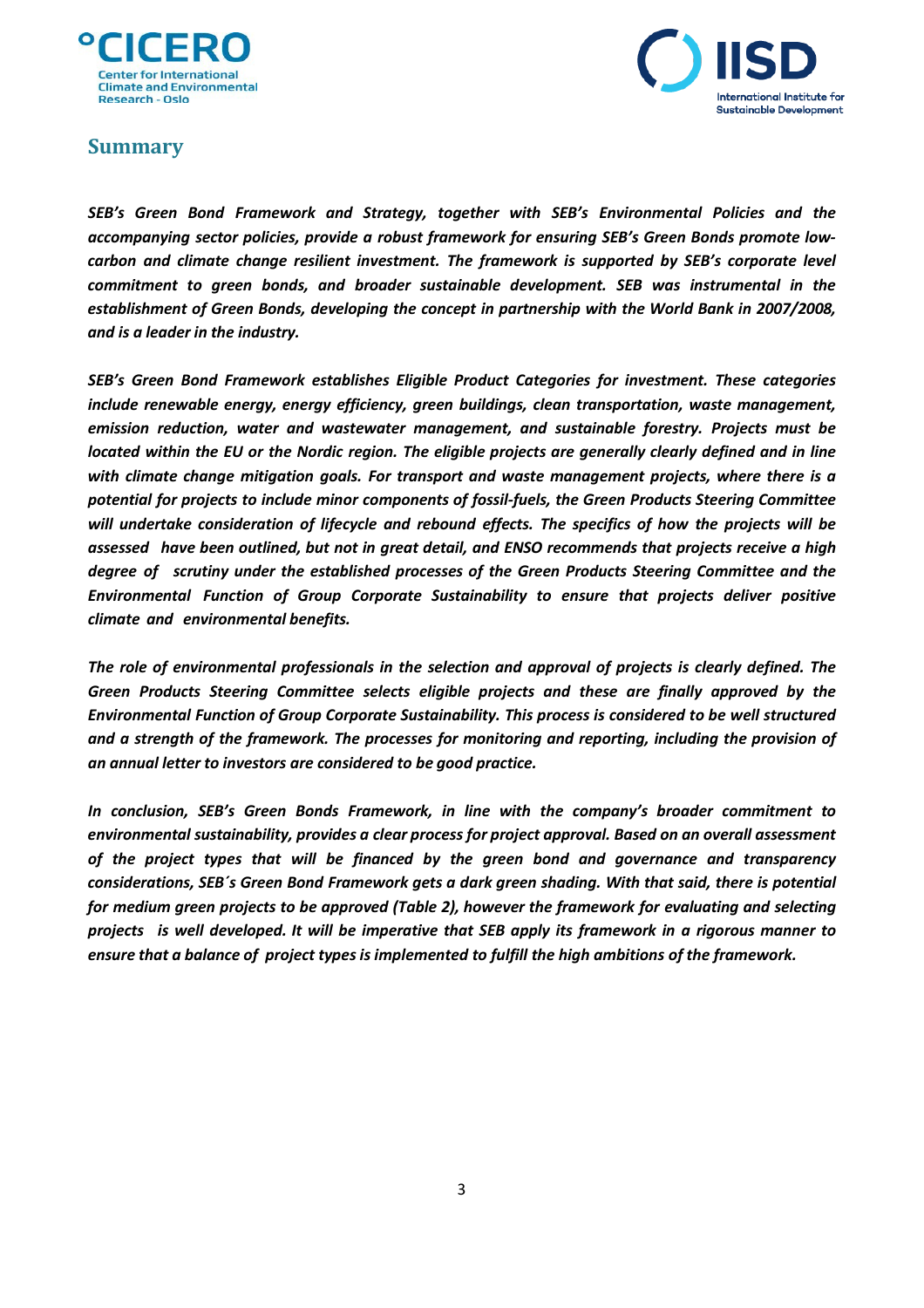## <span id="page-3-0"></span>**1. Introduction and Background**

The global Expert Network on Second Opinions (ENSO), a network of independent non-profit research institutions on climate change and other environmental issues, was established by CICERO (Center for International Climate and Environmental Research – Oslo) to broaden the technical expertise and regional experience for second opinions. CICERO works confidentially with other members in the network to enhance the links to climate and environmental science, building upon the CICERO model for second opinions. In addition to CICERO, ENSO members include Basque Center for Climate Change (BC3), International Institute for Sustainable Development (IISD), Stockholm Environment Institute (SEI), and Tsinghua University's Institute of Energy, Environment and Economy.

This Second opinion was produced by The International Institute for Sustainable Development (IISD) and CICERO on behalf of ENSO. IISD is an independent international research institute that has been engaged in environment and development issues at local, national, regional and global policy levels for more than 25 years. CICERO is an independent, not-for-profit, research institute, focused on providing reliable and comprehensive knowledge about all aspects of the climate change problem. A more detailed description of each of these institutions can be found at the end of this report.

The CICERO-led ENSO provides second opinions on institutions´ framework and guidance for assessing and selecting eligible projects for green bond investments, and assesses the framework´s robustness in meeting the institutions´ environmental objectives. The second opinion is based on documentation of rules and frameworks provided by the institution themselves (the client) and information gathered during meetings, teleconferences and email correspondence with the client. ENSO encourages the client to make this Second Opinion publically available. If any part of the Second Opinion is quoted, the full report must be made available.

ENSO's Second Opinions are normally restricted to an evaluation of the mechanisms or framework for selecting eligible projects at a general level. ENSO network members do not validate or certify the climate effects of single projects, and thus, has no conflict of interest in regard to single projects. Network members are neither responsible for how the framework or mechanisms are implemented and followed up by the institutions, nor the outcome of investments in eligible projects. ENSO is independent of the entity issuing the bond, its directors, senior management and advisers, and is remunerated in a way that prevents any conflicts of interests arising as a result of the fee structure.

This note provides a Second Opinion of SEB's Green Bonds Framework and policies for considering the environmental impacts of their projects. The aim is to assess the SEB's Green Bonds Framework as to its ability to support SEB`s stated objective of promoting the transition to low-carbon and climate resilient growth.

This Second Opinion is based on the green bond framework presented to ENSO by the issuer. Any amendments or updates to the framework require that ENSO undertake a new assessment.

ENSO takes a long-term view on activities that support a low-carbon climate resilient society. In some cases, activities or technologies that reduce near-term emissions result in net emissions or prolonged use of high-emitting infrastructure in the long-run. Network members strive to avoid locking-in of emissions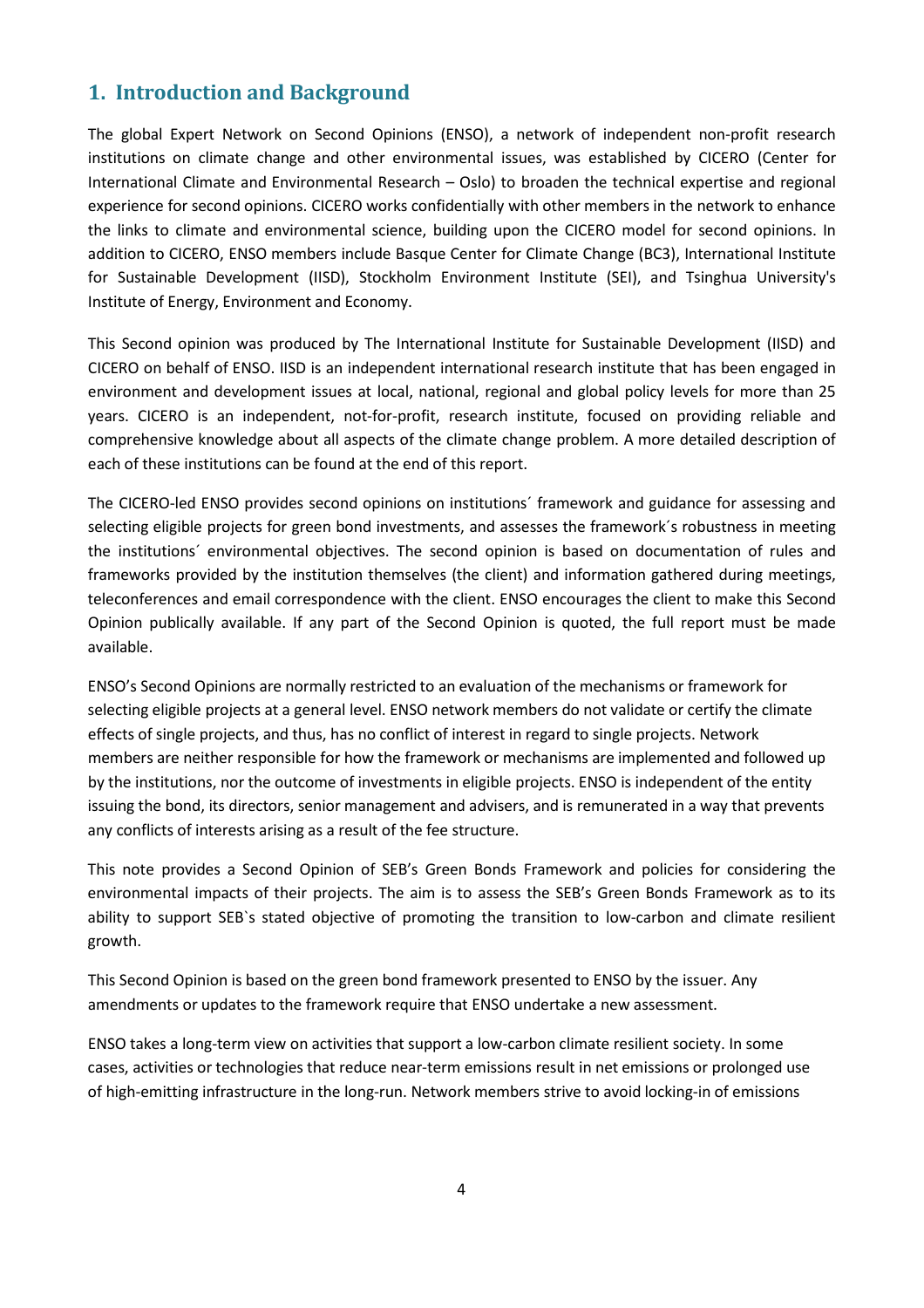



through careful infrastructure investments, and moving towards low- or zero-emitting infrastructure in the long run. Proceeds from green bonds may be used for financing, including refinancing, new or existing green projects as defined under the mechanisms or framework. ENSO assesses in this Second Opinion the likeliness that the issuer's categories of projects will meet expectations for a low carbon and climate resilient future.

### <span id="page-4-0"></span>**Expressing concerns with 'shades of green'**

ENSO Second Opinions are graded dark green, medium green or light green, reflecting the climate and environmental ambitions of the bonds and the robustness of the governance structure of the Green Bond Framework. The grading is based on a broad qualitative assessment of each project type, according to what extent it contributes to building a low-carbon and climate resilient society

This Second Opinion will allocate a 'shade of green' to the green bond framework of SEB:

- Dark green for projects and solutions that are realizations today of the long-term vision of a low carbon and climate resilient future. Typically, this will entail zero emission solutions and governance structures that integrate environmental concerns into all activities.
- Medium green for projects and solutions that represent steps towards the long-term vision, but are not quite there yet.
- Light green for projects and solutions that are environmentally friendly but do not by themselves represent or are part of the long-term vision (e.g. energy efficiency in fossil fuel projects).
- Brown for projects that are irrelevant or in opposition to the long-term vision of a low carbon and climate resilient future.

The project types that will be financed by the green bond primarily define the overall grading. However, governance and transparency considerations also factor in, as they can give an indication whether the institution that issues the green bond will be able to fulfil the climate and environmental ambitions of the investment framework.

# <span id="page-4-1"></span>**2. Brief Description of SEB's s Green Bond Framework and Rules and Procedures for Climate-Related Activities**

#### <span id="page-4-2"></span>**Background and documentation**

Skandinaviska Enskilda Banken (SEB) provides commercial and investment banking to large corporate and institutional clients in 18 countries; banking and advisory services to individuals and small and medium sized businesses in Sweden and the Baltic countries; card operations in Nordic countries; life insurance in Sweden, Denmark and the Baltic countries; and asset management and private banking services in the Nordic countries. SEB has approximately 4 million customers and 16,000 employees.

The 2015 SEB sustainability report reiterated the eight business priorities and their tie to sustainability in SEB's operation. SEB has also done an analysis of the 17 Sustainable Development Goals and has mapped them to the eight priorities, looking at how the SDGs can be integrated into the bank's operations.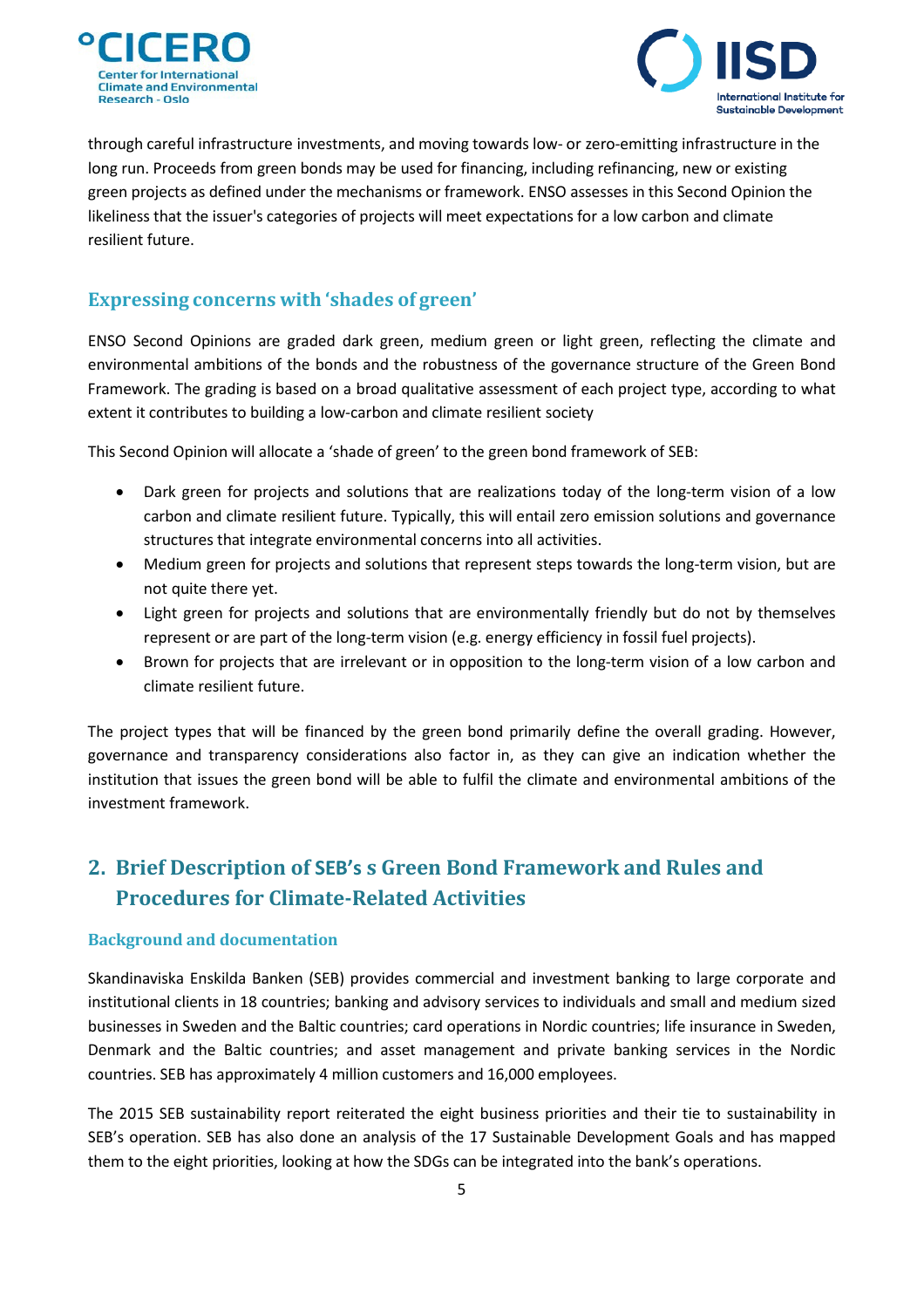SEB collaborated with the World Bank in developing the green bond concept in 2007/08. The development of the Green Bond Framework is an extension of this work and seeks to outline the processes, project selection, management, and verification of green financing solutions. The framework allows SEB to issue Green Bonds and lending that meets required criteria.

This second opinion considered the documents provided by SEB listed in Table 1.

#### **Table 1: Documents received from SEB**

| Ref | Title                                                                                                                                                      |  |  |
|-----|------------------------------------------------------------------------------------------------------------------------------------------------------------|--|--|
| 1.  | SEB Green Bonds Framework (November 2016)                                                                                                                  |  |  |
| 2.  | SEB Green Bonds Strategy (November 2016)                                                                                                                   |  |  |
| 3.  | European and national legislation<br>(Not enclosed)                                                                                                        |  |  |
| 4.  | <b>UN Global Compact</b><br>https://www.unglobalcompact.org/AboutTheGC/TheTenPrinciples/index.html                                                         |  |  |
| 5.  | Guidelines<br>for<br>Multinational<br><b>OECD</b><br>Enterprises<br>$1 - 30$<br>$42 - 46$<br>(pages<br>and<br>http://www.oecd.org/daf/inv/mne/48004323.pdf |  |  |
| 6.  | <b>Equator Principles</b><br>http://www.equator-principles.com/resources/equator_principles_III.pdf                                                        |  |  |
| 7.  | SEB code of conduct<br>http://sebgroup.com/siteassets/about seb1/sustainability/sustainability governance/code of condu<br>ct/code of conduct.pdf          |  |  |
| 8.  | SEB's Sector Policies and Position Statements<br>http://sebgroup.com/about-seb/sustainability/how-we-work/policies                                         |  |  |
| 9.  | SEB's Sustainability Policy<br>http://sebgroup.com/about-seb/sustainability/how-we-work/policies                                                           |  |  |
| 10. | SEB's Environmental Policy<br>http://sebgroup.com/about-seb/sustainability/how-we-work/policies                                                            |  |  |
| 11. | SEB's Human Rights Policy<br>http://sebgroup.com/about-seb/sustainability/how-we-work/policies                                                             |  |  |
| 12. | SEB's Health and Safety Policy<br>(Enclosed as a pdf)                                                                                                      |  |  |
| 13. | <b>LEED</b>                                                                                                                                                |  |  |
| 14. | <b>BREEAM</b>                                                                                                                                              |  |  |
| 15. | Miljöbyggnad                                                                                                                                               |  |  |
| 16. | Svanen<br>(Enclosed as a pdf)                                                                                                                              |  |  |
| 17. | Environmental function within SEB Group Corporate Sustainability<br>(Enclosed as a pdf)                                                                    |  |  |

#### <span id="page-5-0"></span>**Green Bond Framework**

SEB's Green Bond structure builds on the framework developed with the World Bank including:

- Earmarked account
- Specified criteria for Eligible Projects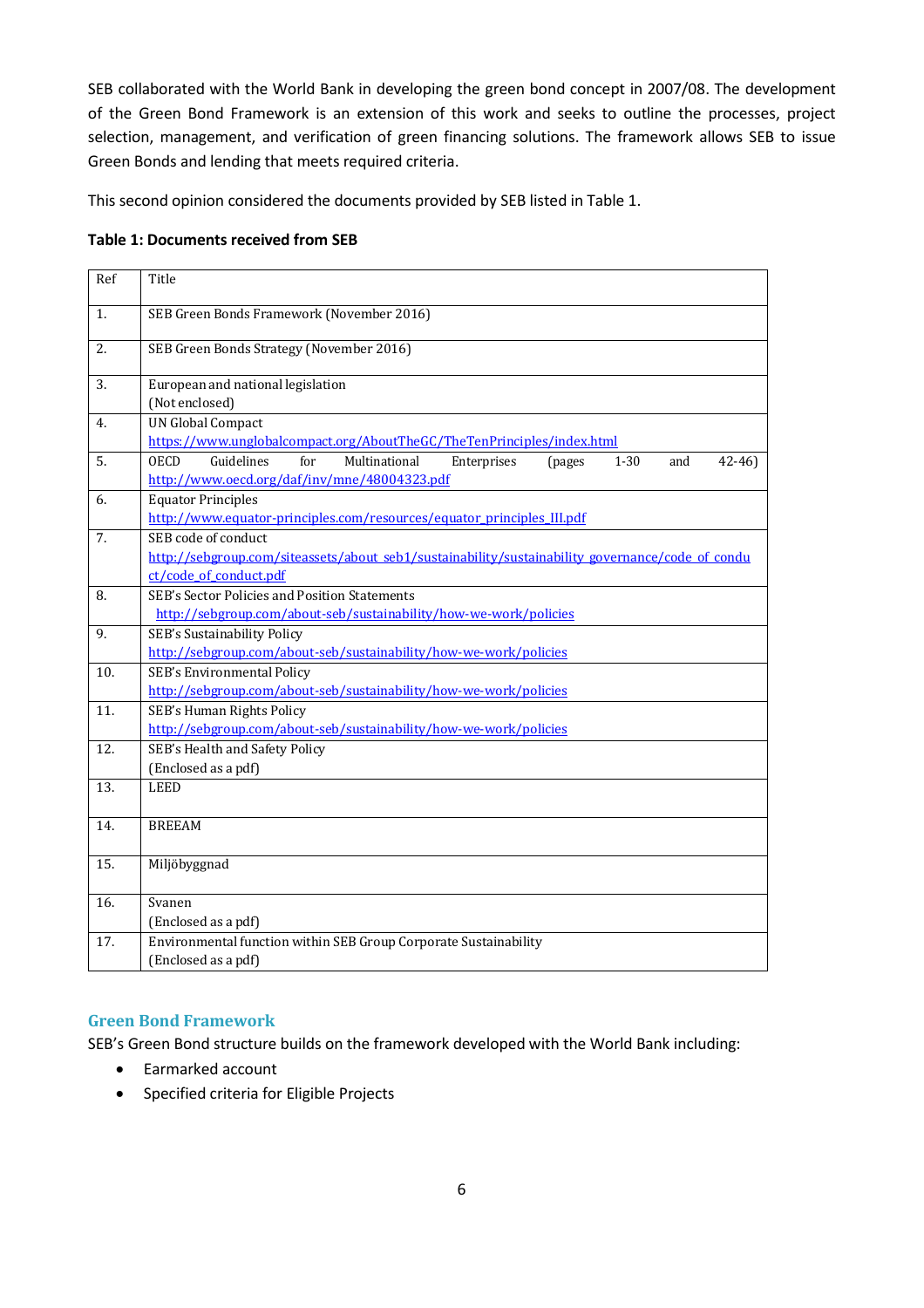



- Selection process
- Investor reporting
- Second Opinion from independent, external environmental experts

Assurance of aspects of the process will also be provided by the bank's independent, external auditors.

An amount equal to the net proceeds of the issue of the Green Bonds will be separately identified within the Bank's Treasury function and applied by the Bank in the financing of Eligible Assets. The amounts so identified for such financing, together with such Eligible Assets, will form an earmarked portfolio within the internal systems of the Bank. . Eligible Projects are within the EU and the Nordic region, and promote the transition to low carbon and climate resilient growth as well as environmental and ecosystem improvements as determined by SEB. Eligible projects target:

- a) mitigation of climate change, including investments energy efficiency, renewable energy, green buildings, clean transportation, waste management and sustainable forestry ("Mitigation Projects);
- b) adaptation to climate change, such as water and wastewater management ("Adaptation Projects") or
- c) environmental and ecosystem improvements, such as emission reduction, waste management and sustainable forestry ("Environmental Projects").

SEB's Green Bonds will not finance nuclear or fossil energy generation projects.

A list of specific projects, along with their assessment, is included in Table 2.

Selection of projects is defined by the specified project list, proposed by SEB lending units, selected by SEB's Green Products Steering Committee, and finally approved by the Environmental Function of Group Corporate Sustainability (in effect giving a veto to the Environmental Function). The Green Products Steering Committee includes representatives from relevant operational units and the Environment Function of SEB's Group Corporate Sustainability.

#### <span id="page-6-0"></span>**Transparency**

SEB provides an annual investor letter including:

- 1. A list of project areas financed and the percentage distribution
- 2. A selection of project examples, and
- 3. A summary of SEB's Green Bond financing activities.

This investor letter will also be made available on the SEB website. To ensure that the processes and systems in the financing of Eligible Assets and the allocation of proceeds are in accordance with the Framework an appropriate, external, independent assurance provided will be engaged on an annual basis to provide this assurance. The opinion of this external assurance provider will also be made publicly available on SEB's website.

## <span id="page-6-1"></span>**3. Assessment of SEB's Green Bond framework and environmental policies**

The following assessment outlines the strengths, weaknesses and pitfalls of the Green Bond Framework.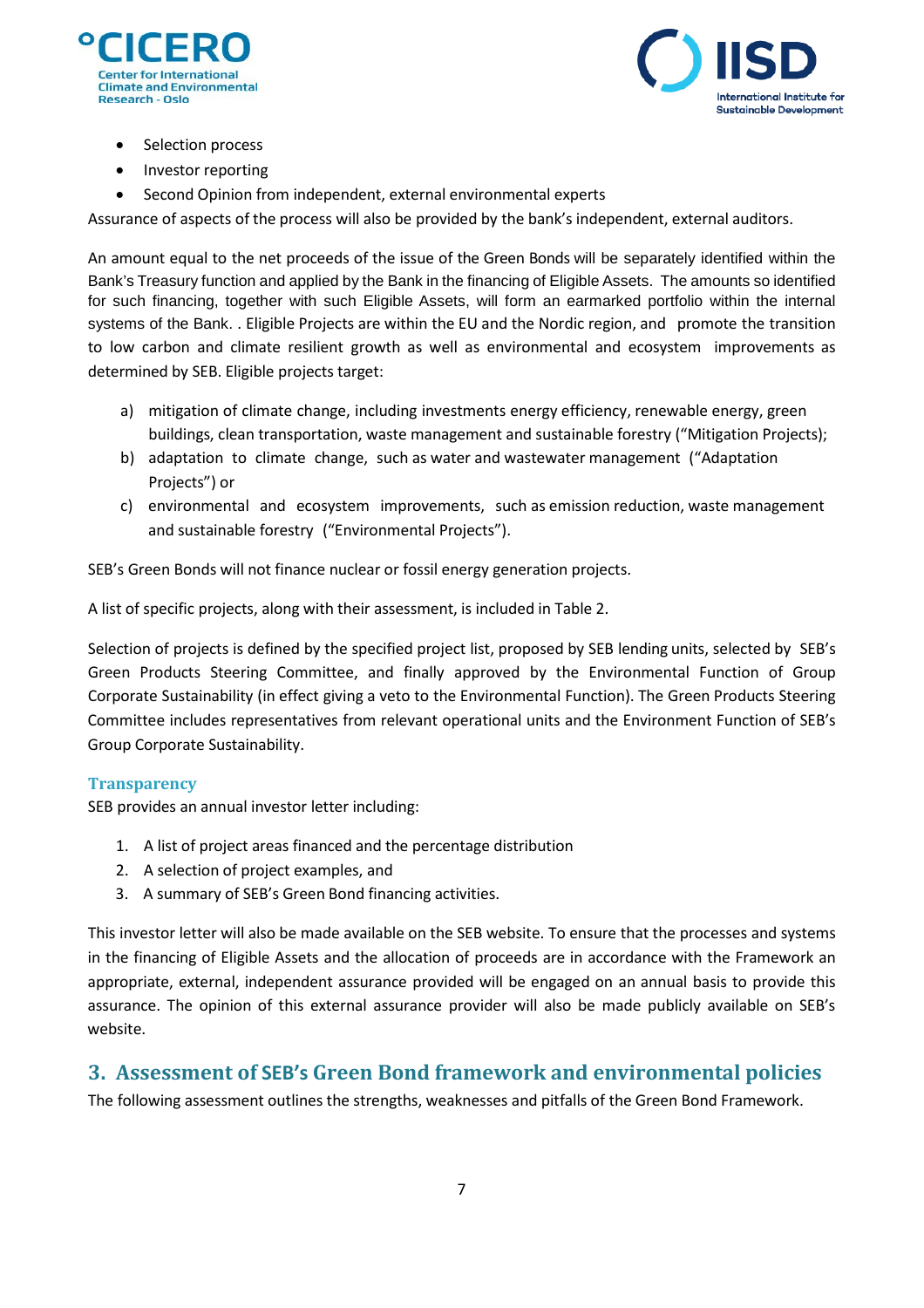#### <span id="page-7-0"></span>**Strengths**

#### *Eligible projects under the Green Bond Framework*

The use of eligible project categories, and the categories themselves are a strength of the framework. Under the broader mitigation, adaptation, and environmental categories are a defined set of eligible project categories. The Green Bonds Principles to which SEB is a signatory, lists a number of broad categories which may be eligible for green bond finance including i.a. renewables, energy efficiency, pollution prevention and control, sustainable management of natural resources, clean transportation, sustainable water management, and climate change adaptation (ICMA, 2016). While these categories may be associated in general with low carbon development, they do not necessarily in themselves guarantee environmental sustainability. As a result, the eligible projects listed in the Green Bond Framework are assessed in table 2 against the 'shades of green' approach outlined in section 1.1. Each project category is assessed a shade of green. These are considered in the overall shade of green applied to the Framework as a whole.

We find that the eligible projects listed in the Framework are generally supportive of SEB's identified objective of promoting a transition to low-carbon and climate resilient growth.

| <b>GBP category</b> | <b>Project types</b>                                  | <b>Likelihood of meeting</b>      |
|---------------------|-------------------------------------------------------|-----------------------------------|
|                     |                                                       | objectives - concerns             |
| renewable           | renewable energy means wind, solar, small scale hydro | dark green                        |
| energy              | power, tidal, geothermal and bio energy and any       | Consider negative impacts on<br>✓ |
|                     | related infrastructure                                | wildlife, nature, lifecycle       |
|                     |                                                       | pollution                         |
|                     |                                                       | Observe complex impacts of        |
|                     |                                                       | some biofuels                     |
|                     |                                                       | Avoid negative impacts on<br>✓    |
|                     |                                                       | biodiversity                      |
|                     |                                                       | Potential for heavy metal<br>✓    |
|                     |                                                       | pollution                         |
| energy              | energy efficiency means district heating/cooling,     | dark green                        |
| efficiency          | smart grid technology and/or infrastructure, and      |                                   |
|                     | energy recovery projects, as well as investments in   | 25% target ensures -              |
|                     | technologies and processes, together with the         | substantial gains                 |
|                     | manufacturing of products, in each case leading to    |                                   |
|                     | energy efficiency gains of at least 25 per cent       |                                   |
|                     | green buildings means:                                | medium green.                     |
|                     | Commercial or residential buildings with<br>1.        | LEED and other certifications     |
|                     | an energy use per year on a $m2$ basis                | include aspects important to      |
|                     | that is at least 25 per cent lower than               | long-term sustainable             |
|                     | that required by applicable national                  | development, e.g. site            |
|                     | codes and regulations at the time of                  | selection and consideration of    |
|                     | approval by the SEB Group of that                     | brownfields, urban density and    |
|                     | project and that meet at least the                    | planning, and access to public    |
|                     | minimum requirements of:                              | transportation. The additional    |

#### **Table 2: Eligible project categories**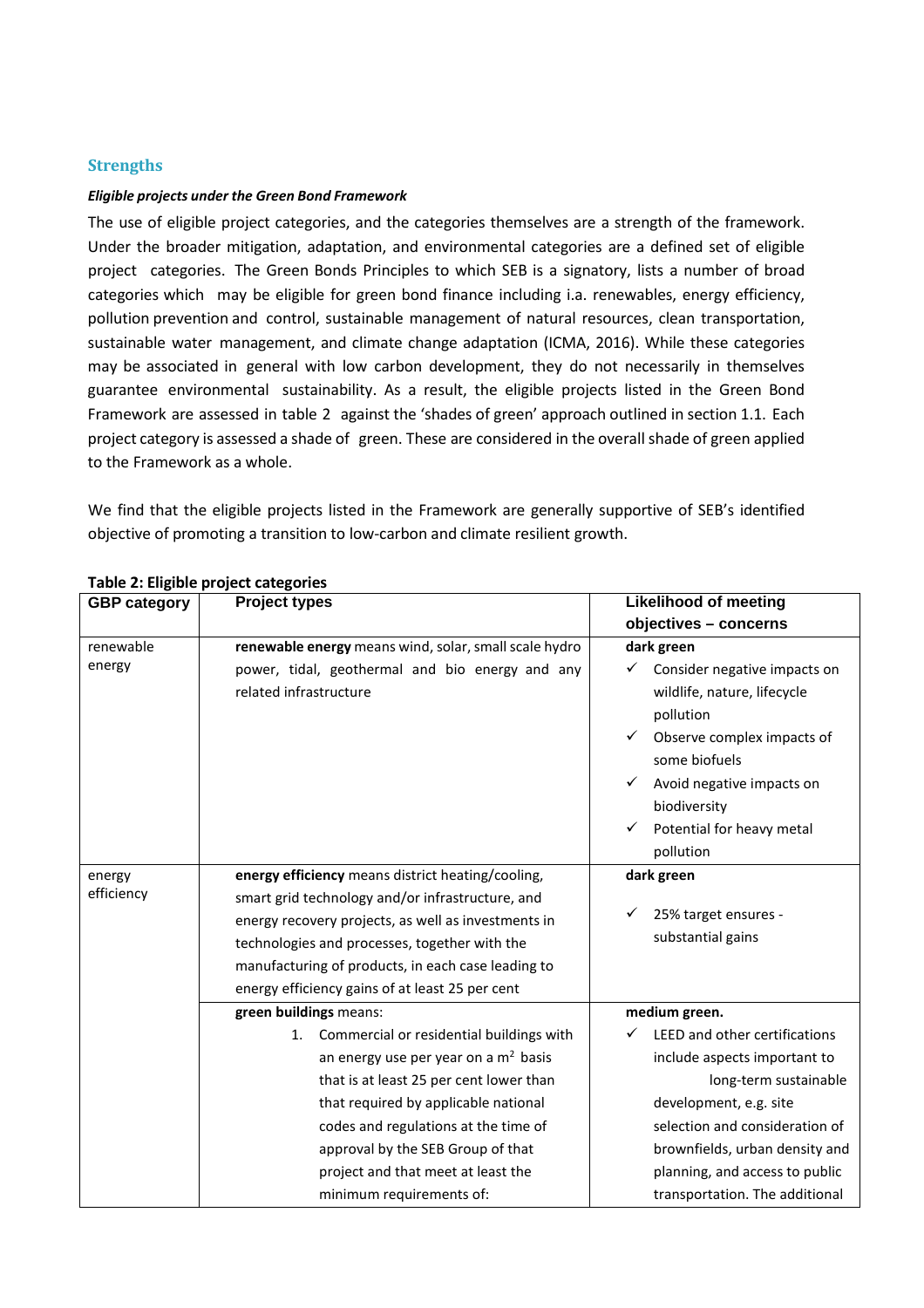



|                             | the LEED "gold" certification;<br>а.                               | 25% and 35% reduction                                           |
|-----------------------------|--------------------------------------------------------------------|-----------------------------------------------------------------|
|                             | the BREEAM "very good"<br>b.                                       | requirement ensures GHG                                         |
|                             | certification;                                                     | reductions if source is fossil                                  |
|                             | the Sweden Green Building<br>c.                                    | fuels. Projects may not realize                                 |
|                             | Council Miljöbyggnad "silver"                                      | a standard of best available                                    |
|                             | certification;                                                     | technologies.                                                   |
|                             | the Nordic Swan Ecolabel<br>d.                                     |                                                                 |
|                             | (Svanen) certification; or                                         |                                                                 |
|                             | any equivalent certification as<br>e.                              |                                                                 |
|                             | determined by the                                                  |                                                                 |
|                             | <b>Environmental Function of SEB</b>                               |                                                                 |
|                             | Group Corporate Sustainability                                     |                                                                 |
|                             | Commercial or residential buildings in<br>2.                       |                                                                 |
|                             | Sweden with an energy use per year on a                            |                                                                 |
|                             | $m2$ basis that is at least 25 per cent lower                      |                                                                 |
|                             | than that required by applicable Swedish                           |                                                                 |
|                             | codes and regulations at the time of                               |                                                                 |
|                             | approval by the SEB Group of that                                  |                                                                 |
|                             | project and                                                        |                                                                 |
|                             | 3.<br>Major renovations of commercial or                           |                                                                 |
|                             | residential buildings leading to reduced                           |                                                                 |
|                             | energy use per year on a m <sup>2</sup> basis of at                |                                                                 |
|                             | least 35 per cent                                                  |                                                                 |
| clean                       | clean transportation means transportation                          | medium green                                                    |
| transportation              | solutions/systems based on non-fossil fuel or hybrid               | Consider fuel type and<br>✓                                     |
|                             | technologies and supporting infrastructure;                        | comparison to current practice                                  |
|                             |                                                                    | of all elements of each project                                 |
| pollution<br>prevention and | waste management, means waste-to-energy and                        | medium green<br>✓                                               |
| control                     | methane capture projects and projects to reduce the                | Consider life cycle emissions,                                  |
|                             | amount of waste through process improvements;                      | including reducing incineration<br>of fossil fuel derived waste |
|                             |                                                                    |                                                                 |
|                             |                                                                    | streams, and avoid negative<br>impacts on biodiversity.         |
|                             |                                                                    |                                                                 |
|                             |                                                                    | Consider recycling into                                         |
|                             |                                                                    | material of fossil fuel waste                                   |
|                             |                                                                    | instead of incineration.                                        |
|                             | emission reduction means the reduction of emissions                | medium green                                                    |
|                             | (e.g. emissions of CO <sub>2</sub> , SOx, NOx, particulates, heavy | Good for environment and                                        |
|                             | metals and dioxins) into the air through physical,                 | potentially climate. Such                                       |
|                             | chemical and mechanical methods;                                   | investment might in some                                        |
|                             |                                                                    | cases increase CO2 emissions                                    |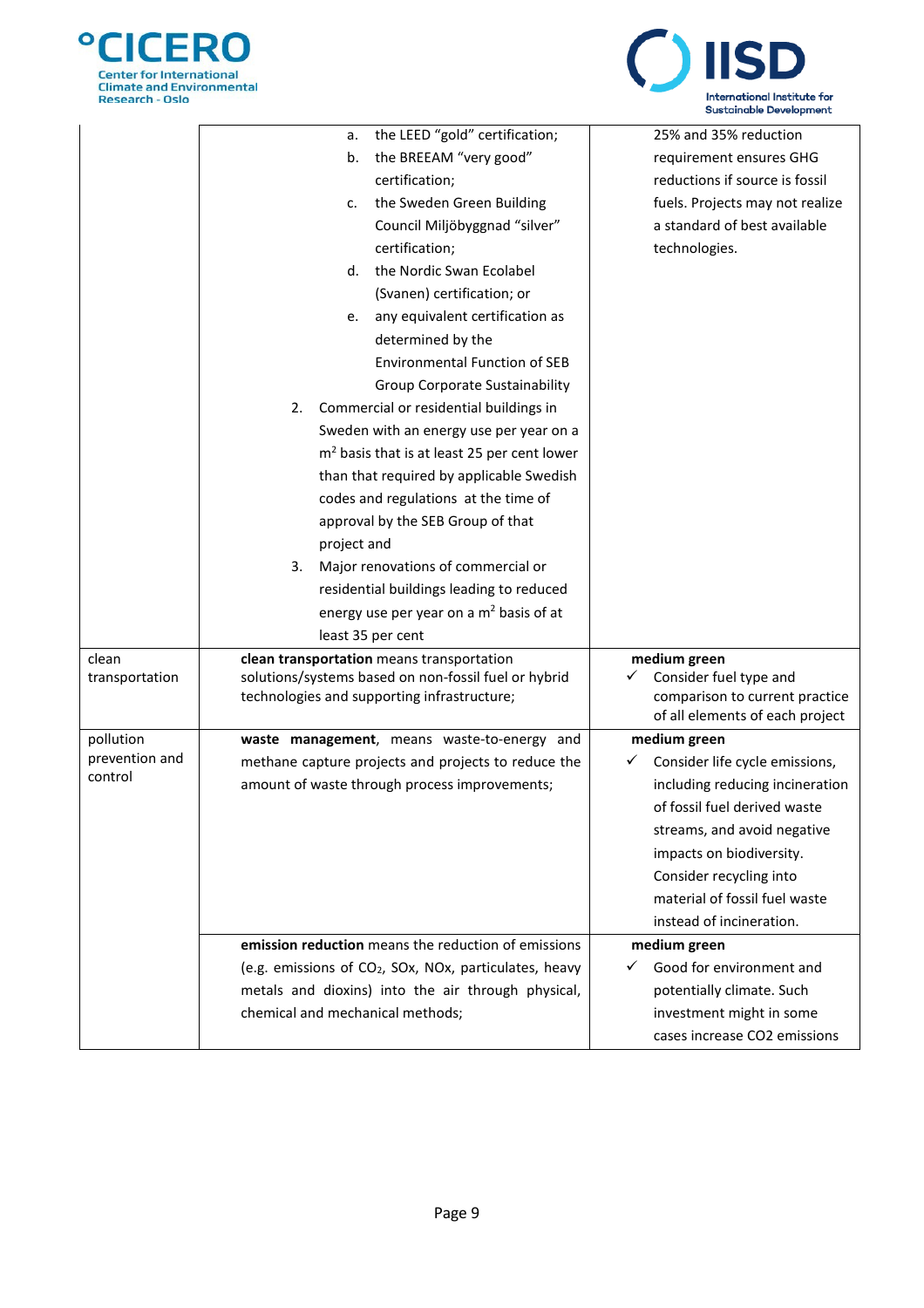| pollution                                                         | water and wastewater management                                                                                                                                                                                                                                                                                                                                                                                                                                                                                                                     | dark green                                                                                     |
|-------------------------------------------------------------------|-----------------------------------------------------------------------------------------------------------------------------------------------------------------------------------------------------------------------------------------------------------------------------------------------------------------------------------------------------------------------------------------------------------------------------------------------------------------------------------------------------------------------------------------------------|------------------------------------------------------------------------------------------------|
| prevention and<br>control /<br>sustainable<br>water<br>management |                                                                                                                                                                                                                                                                                                                                                                                                                                                                                                                                                     | Consider<br>✓<br>recycling<br>waste<br>rates                                                   |
| sustainable<br>management of<br>living natural<br>resources       | sustainable forestry means forestry projects with a<br>certification from the Forest Stewardship Council<br>(FSC) or an equivalent certification scheme, or<br>forestry projects where the certification process is at<br>a sufficiently advanced stage, or a certification has<br>already been received for an equivalent forestry<br>project, such that there is a high degree of certainty<br>that such certification will be received, in each case<br>as determined by the Environmental Function of the<br>SEB Group Corporate Sustainability | dark green<br>Consider negative<br>✓<br>impacts<br>on wildlife, nature, lifecycle<br>pollution |

SEB also insists that its Green Bonds will not finance any nuclear or fossil fuel energy generation projects.

ENSO takes a long-term view on climate change, and thus recommends excluding projects that support prolonged use of fossil fuel-based infrastructure that will contribute to GHGs in the long run. The statement in the framework that fossil fuel investments will be excluded is a positive inclusion. The only exception might be in the transport sector with support of hybrid technologies that could potentially include fossil fuel use, and fossil fuel derived components of waste streams, such as plastics, in waste management projects. However, in these cases, SEB applies a special screening including life cycle considerations, lock-in and rebound effects, ensuring that the long-term impacts will be positive. The process outlinesthat every project will be assessed by, and need to be approved by the Green Products Steering Committee and the Environmental Function of Group Corporate Sustainability. This is considered a pragmatic approach to project selection.

Eligible Assets also include supranational, sovereign, agency and municipality (SSA) Green Bonds with an ENSO rating of Dark Green, or an equivalent assessment with equally high environmental standards as determined by the Environmental Function of Group Corporate Sustainability. An amount of up to 15% of the aggregate nominal amount of outstanding green bonds can include SSA Green Bonds with a Medium Green shade from ENSO or an equivalent assessment, as determined by the Environmental Function of SEB Group Corporate Sustainability.

SEB reserves the right to update the framework if improvements are identified or to be able to include further projects as Eligible Projects provided that the Second Opinion is updated by ENSO with a maintained overall Shade of Green. ENSO is encouraged to see that SEB on an ongoing basis will review and update their Green Bond Framework if improvements are identified and seek an updated Second Opinion.

#### *EnvironmentalPolicies*

A strength of the SEB approach to green bonds is how sustainability is integrated into the overall company business model.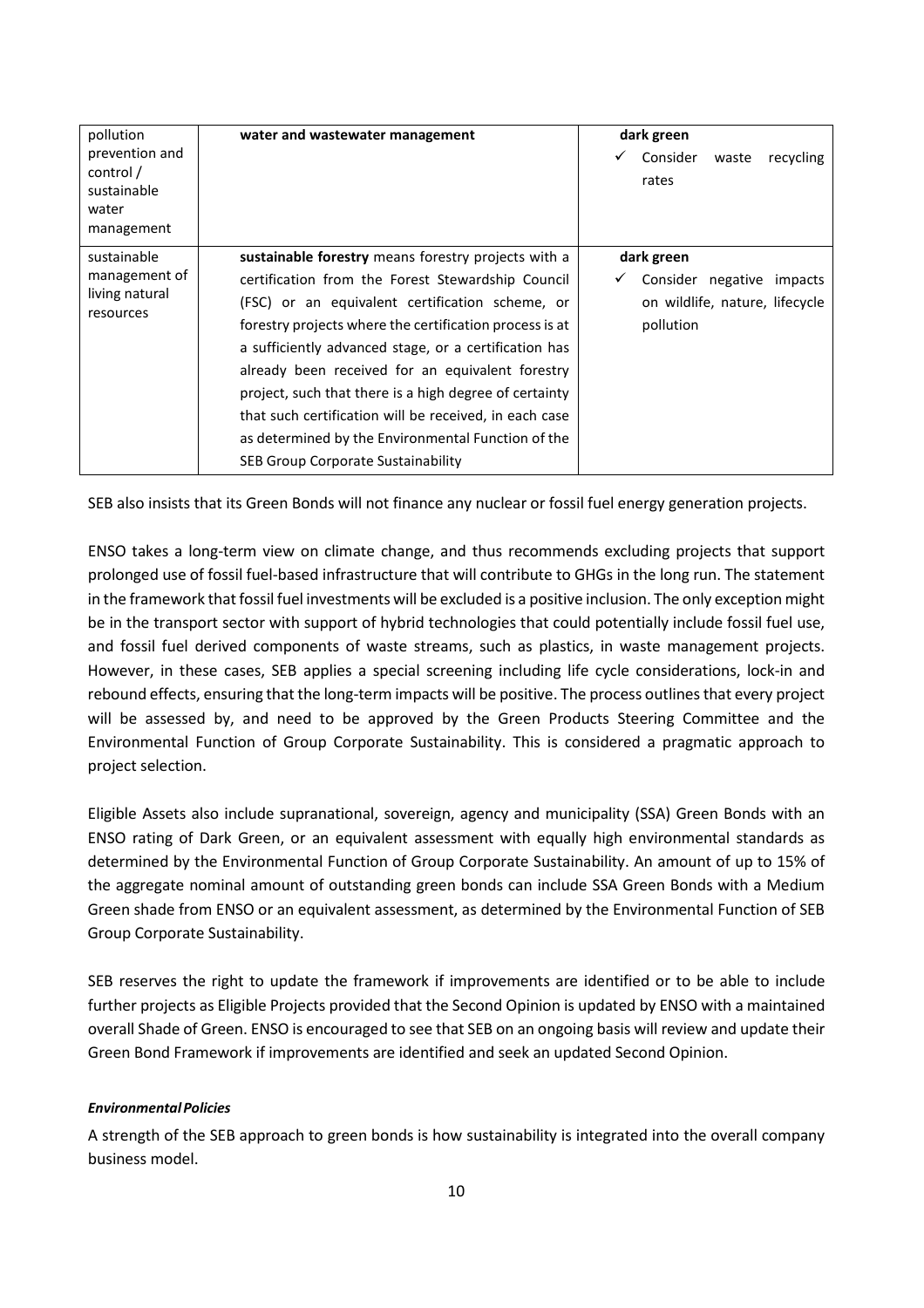



SEB has position statements and sector policies on the topics of climate change, fresh water, forestry, fossil fuel, and renewable energy. These are also grounded in an overall Environmental Policy for SEB group that provides guidance on environmental responsibility outlining restrictions for SEB financial services or products for initiatives that have negative environmental impacts. This includes references to alignment with the goals of organizations like UNESCO, the Ramsar Convention and CITES.

The sector policies established by SEB places additional restrictions on products and services that the group will offer. For example, in its fossil fuel and renewable energy sector policies, SEB outlines that it will not provide services or products to fossil fuel operations that negatively impact UNESCO World Heritage sites, wetlands covered by the Ramsar Convention, or national parks and nature reserves.

The Environmental Policy also outlines SEB's international commitments to international sustainable development initiatives including:

- UN Global Compact
- OECD Guidelines for Multinational Enterprises
- UN supported Principles for Responsible Investments (PRI)
- UN Environment Program Finance Initiative (UNEPFI)
- Equator Principles
- Carbon Disclosure Project
- CDP Water Disclosure Project
- Global Investor Statement on Climate Change
- The Montréal Carbon Pledge

Alignment to the Sustainable Development Goals in the Corporate Sustainability Report, and the commitment to map these goals to the priorities for the Bank also grounds its Green Bond Framework in a strong overall environmental position. The eight business priorities of SEB, as outlined in its Corporate Sustainability report include reference to responsible investments, sustainable finance, and reducing the footprint of the company with respect to resource efficiency, reduced energy consumption and reduced CO2 emissions.

The use of a defined environmental policy, sector-specific policies, and a well-defined corporate sustainability reporting process provide a clear basis for SEB's positions on environmental issues and a way to manage environmental impacts of group operations. This basis also provides a solid foundation forthe assessment of projects under the Green Bond Framework.

#### *Project Selection*

SEB's project selection process is considered to be a strength of the Green Bond Framework. The project selection process should provide a transparent system by which projects are identified and eventually approved. At the basic level the selection of eligible project categories is the primary mechanism to ensure that projects deliver environmental benefits. Through selection of project categories with clear environmental benefits green bonds aim to provide certainty to investors that their investments deliver social and environmental returns as well as financial returns.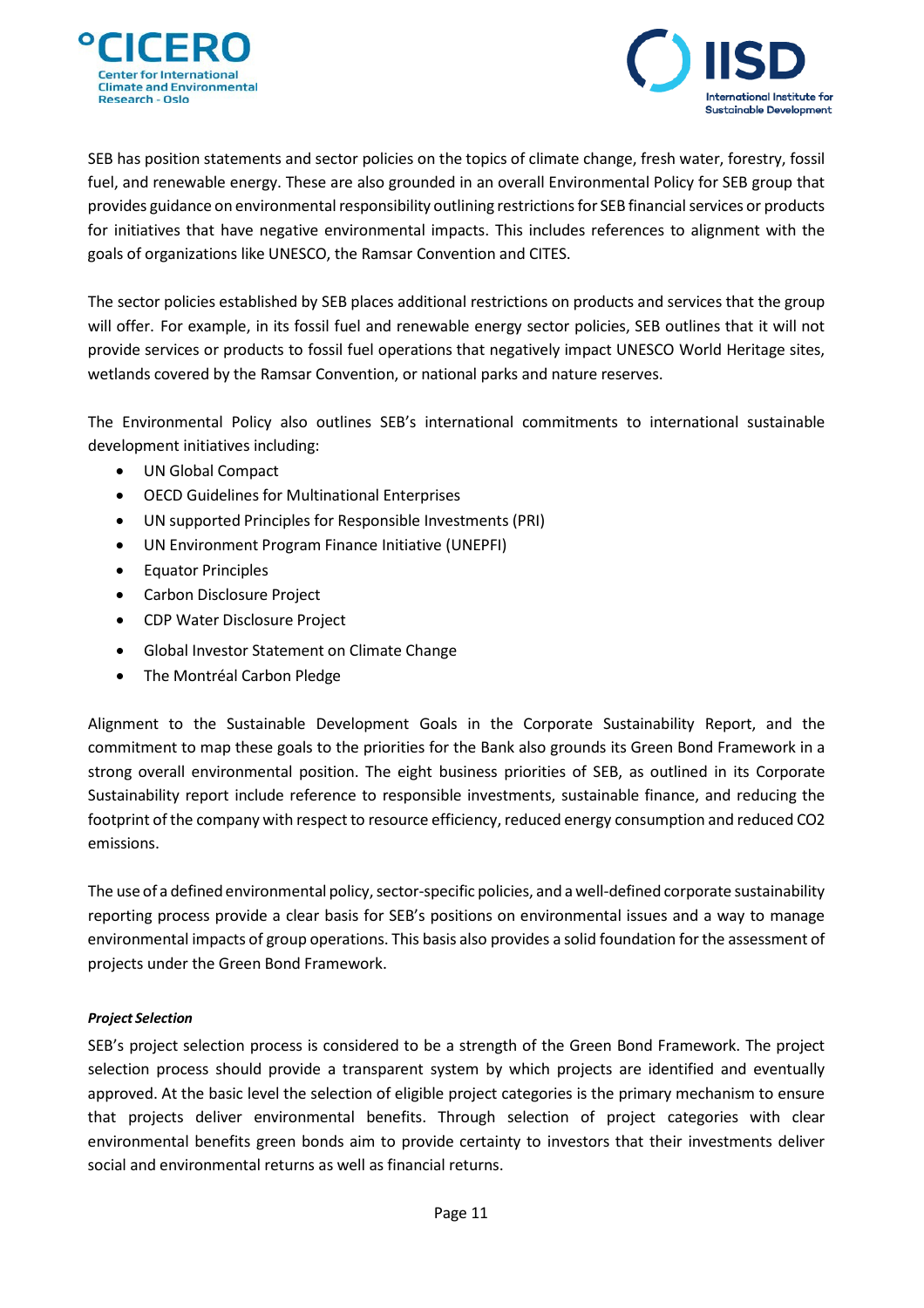The GBPs state that the "overall environmental profile" of a project should be assessed and that the selection process should be "well defined". The GBP's note that multilateral and International Finance Institutions have processes to assess environmental impact of projects using in-house teams of environmental experts.

SEB states in the Green Bonds Framework that only projects located in the EU and the Nordic region are considered eligible under the current process. In-house environmental expertise is represented in decision making processes asthe projects must be selected by the Green Products Steering Committee and approved by the Environmental function of Group Corporate Sustainability.

The screening process for projects involves reviewing the proposed project against a series of listed guidelines. The process includes up to seven stages, including where appropriate a review of lifecycle consideration an review of potential rebound effects. This culminated in a conclusion of net environmental benefits before a recommendation is provided.

SEB has the necessary structures in place to assess and approve projects. The Green Product Steering Committee has the mandate to review and select green loans, which are finally approved by the Environmental Function of Group Corporate Sustainability. The committee currently includes representatives fromTreasury, Project Asset Finance, Real Estate Finance, Client Coverage, Climate and Sustainable Financial Solution and the Group Corporate Sustainability Environmental Function.

Assessments are made on the basis of information given from the borrowers to the relevant lending unit. The Committee will evaluate the overall net environmental benefits of projects according to the SEB Green Loan evaluation process. For project types where lifecycle and rebound analysis is critical (e.g. waste-to- energy projects), we recommend that SEB seek external capacity.

#### *EarmarkedAccount/Transparency*

The Green Bond Principles state that management process for tracking proceeds should be clearly and publicly disclosed. SEB outline their process for monitoring capital flows related to the green bonds in their Green Bond Strategy. SEB has established an earmarked account to support lending to eligible projects. On a quarterly basis funds are deducted from the special account and added to the lending pool in an amount equal to disbursements to eligible projects. The approach taken by SEB is considered to be a strength of the framework as it follows best practise guidelines available in the literature.

SEB has also taken an approach on transparency that is considered a strength. SEB will provide an annual investor letter including a list of project categories financed, a selection of project examples, and a summary of SEB's Green Bond development and green financing activities in general. The investor letter will also be made publicly available on the SEB website.

SEB will make the independent Second Opinion from CISERO/ENSO publically available on the SEB web page.

Transparency, reporting and monitoring are key in order to enable investorsto follow the implementation of the SEB Green Bond Program, and to provide information of the positive social and environmental returnsto investors. The Green Bond Principles (ICMA, 2016) recommend the use of "qualitative performance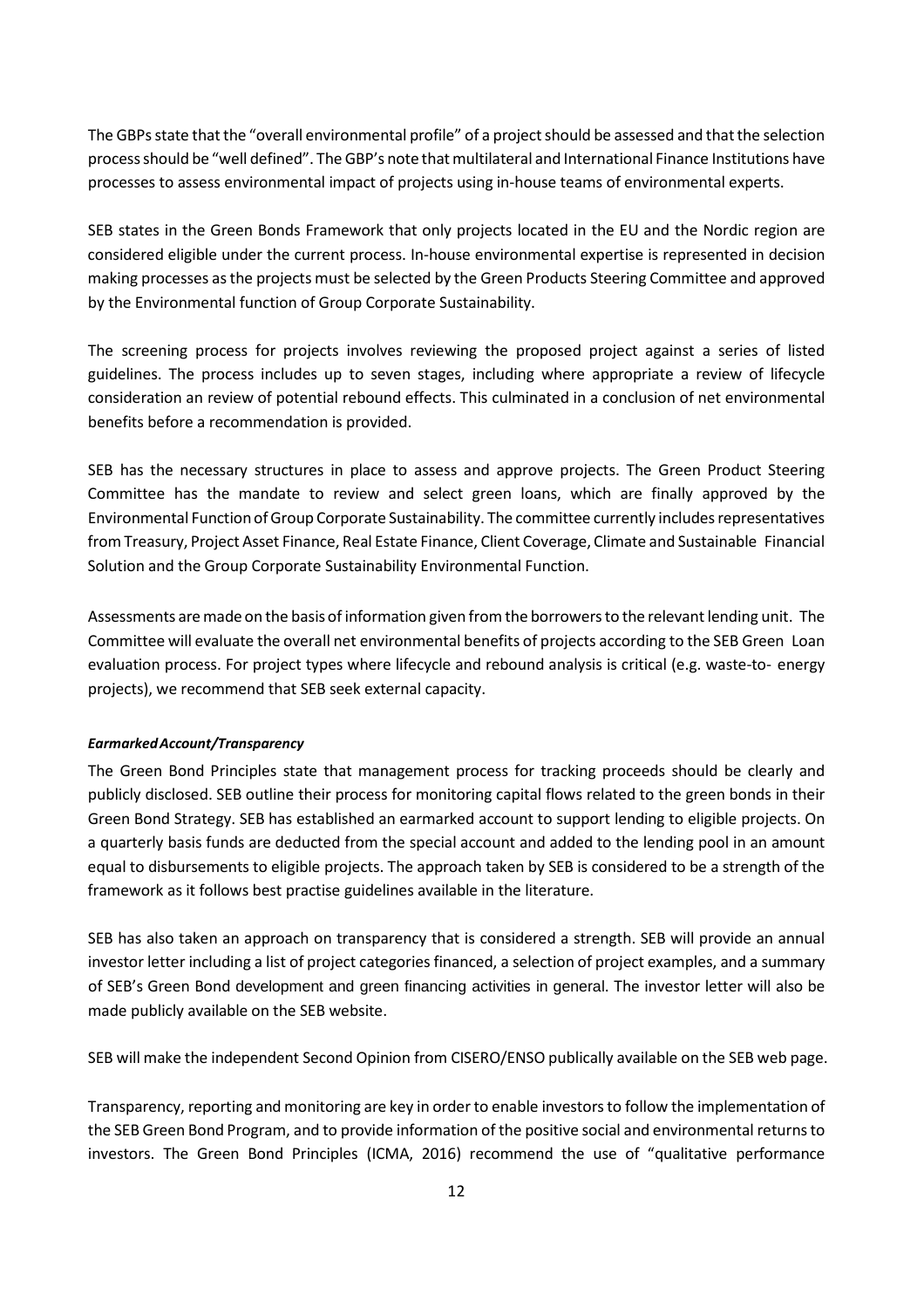



indicators and, where feasible, quantitative performance measures." This could take the form of a periodic, independent evaluation against predefined key performance indicators, embedded in SEB's existing reporting process.

#### <span id="page-12-0"></span>**Weaknesses**

The Green Bonds Framework, Strategy and supporting processes and documents are not considered to have any significant weaknesses.

#### <span id="page-12-1"></span>**Pitfalls**

The eligible project categories are a good tool to ensure that investments are only made in "green" projects. There is a small general risk that transport projects related to hybrid technology and waste management product categories could theoretically include projectsthatmay notrepresentsignificantimprovements over the status quo however, SEB proactively seeks to eliminate this risk through a selection process for such projects will be more rigorous, including assessment of life-cycle and rebound effects. SEB's aims to retain the flexibility to finance good projects, which may include elements of fossil-fueled technologies in these limited examples, though it intends that the projects should be based on non-fossil technologies except for these minor exceptions.

Oversight and additional review of environmental criteria is provided by SEB's Green Product Steering Committee and approval ofthe Environmental Function of Group Corporate Sustainability. A clear evaluation process is also outlined at a high level. It is suggested that this process could be further detailed to ensure that the decisions of the Green Product Steering Committee and the Environmental Function of Group Corporate Sustainability follow clear criteria.

SEB's process is structured specifically to mitigate the risk of funding a significant level of fossil-fueled transport and waste management projects. However, there is a residual risk that the definitions of the eligible project categories that imply that limited amounts of green bond finance could be used to finance assets that favor fossil-fuel influenced technologies (e.g. hybrid vehicles), would delay the transition to more climatefriendly technologies that do not use fossil fuels at all. It is recommended that SEB continues to review the sustainability of projects and considers revising the eligible project categories in future as alternative technologies become more relevant. Ideally hybrid vehicles are a bridging technology, so SEB should be looking towards next generation solutions on a continual basis.

Beyond the consideration of specific project types, it is important to evaluate the potential for macro-level impacts of climate activities. Due to the complexity of how socio-economic activities impact the climate; a specific project is likely to have interactions with the broader community beyond the project borders. These interactions may or may not be climate-friendly, and thus need to be considered with regards to the net impact of climate-related investments. While lifecycle analysis is a time consuming and costly process and the current SEB framework has a number of steps in place that ensure that project review is rigorous, SEB should be aware that there could be pitfalls with not undertaking a lifecycle analysis for all projects. We do note that SEB will review lifecycle considerations and rebound effects "when necessary" to determine that longer- term net environmental effects will be positive. According to the issuer, life cycle considerations need to be taken into account in order to draw conclusions about the long term net environmental effects. If the borrower cannot show that life cycle considerations have been taken into account to make this analysis possible (with the conclusion that the net effects are positive), SEB will not finance the project with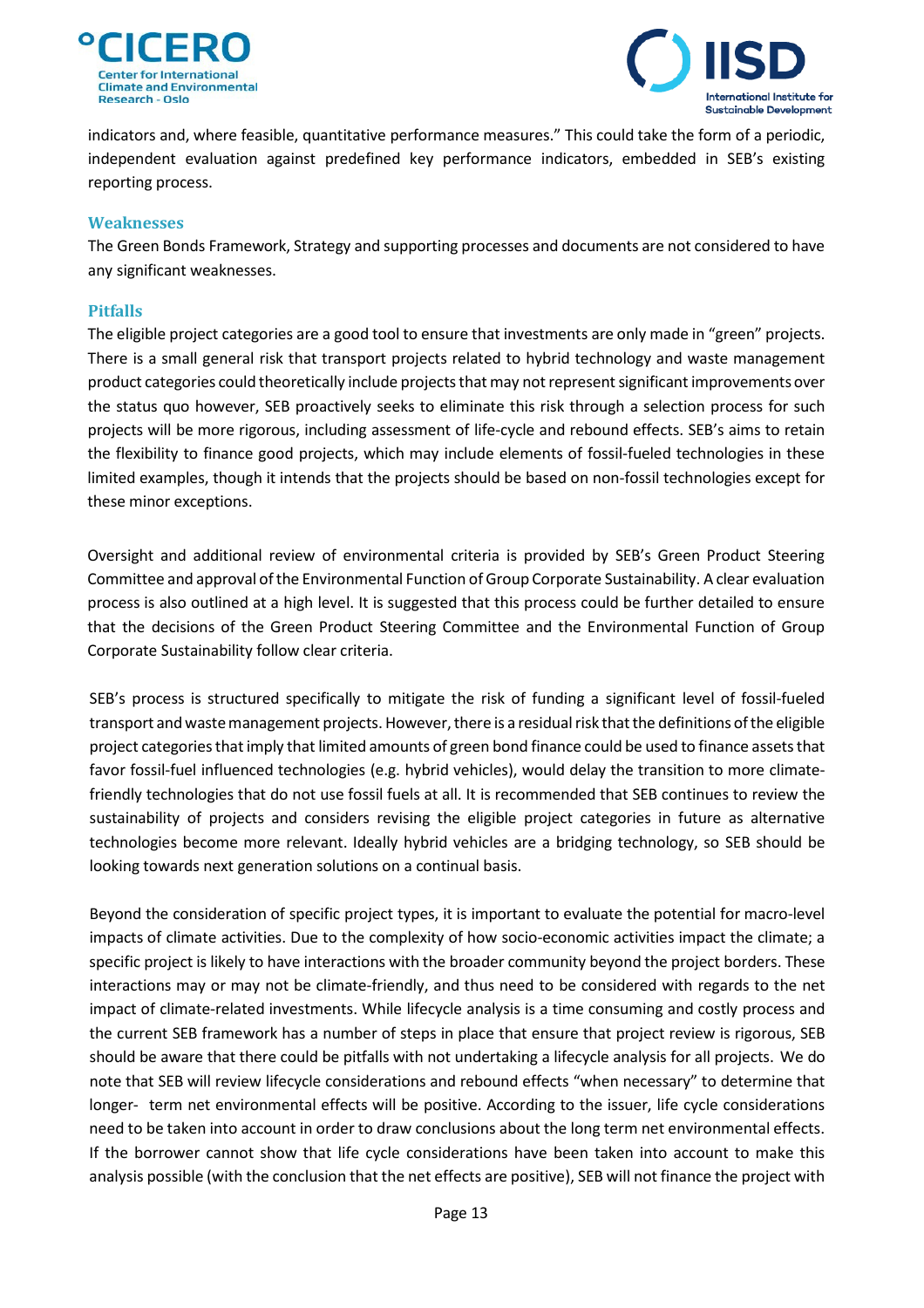green bonds proceeds. If a project is of a character that requires a full scale Life Cycle Analysis to be able to convincingly conclude that the long term net environmental effects are positive SEB will however require that in order to approve the loan for financing from Green Bonds.

### <span id="page-13-0"></span>**Impacts beyond the project boundary**

Due to the complexity of how socio-economic activities impact the climate, a specific project is likely to have interactions with the broader community beyond the project borders. These interactions may or may not be climate-friendly, and thus need to be considered with regards to the net impact of climaterelated investments.

#### <span id="page-13-1"></span>**Rebound effects**

Efficiency improvements may lead to rebound effects. When the cost of an activity is reduced there will be incentives to do more of the same activity. From the project categories in Table 2 an example is improved energy efficiency, which in part may lead to more energy use. SEB should be aware of such effects and possibly avoid Green Bond funding of projects where the risk of rebound effects is particularly high.

## <span id="page-13-2"></span>**References**

ICMA (2016). *Green Bond Principles 2016: Voluntary Process Guidelines for Issuing Green Bonds.* International Capital Markets Association; [http://www.icmagroup.org/Regulatory-](http://www.icmagroup.org/Regulatory-Policy-and-Market-Practice/green-bonds/green-bond-principles/) [Policy-and-](http://www.icmagroup.org/Regulatory-Policy-and-Market-Practice/green-bonds/green-bond-principles/)[Market-Practice/green-bonds/green-bond-principles/](http://www.icmagroup.org/Regulatory-Policy-and-Market-Practice/green-bonds/green-bond-principles/)